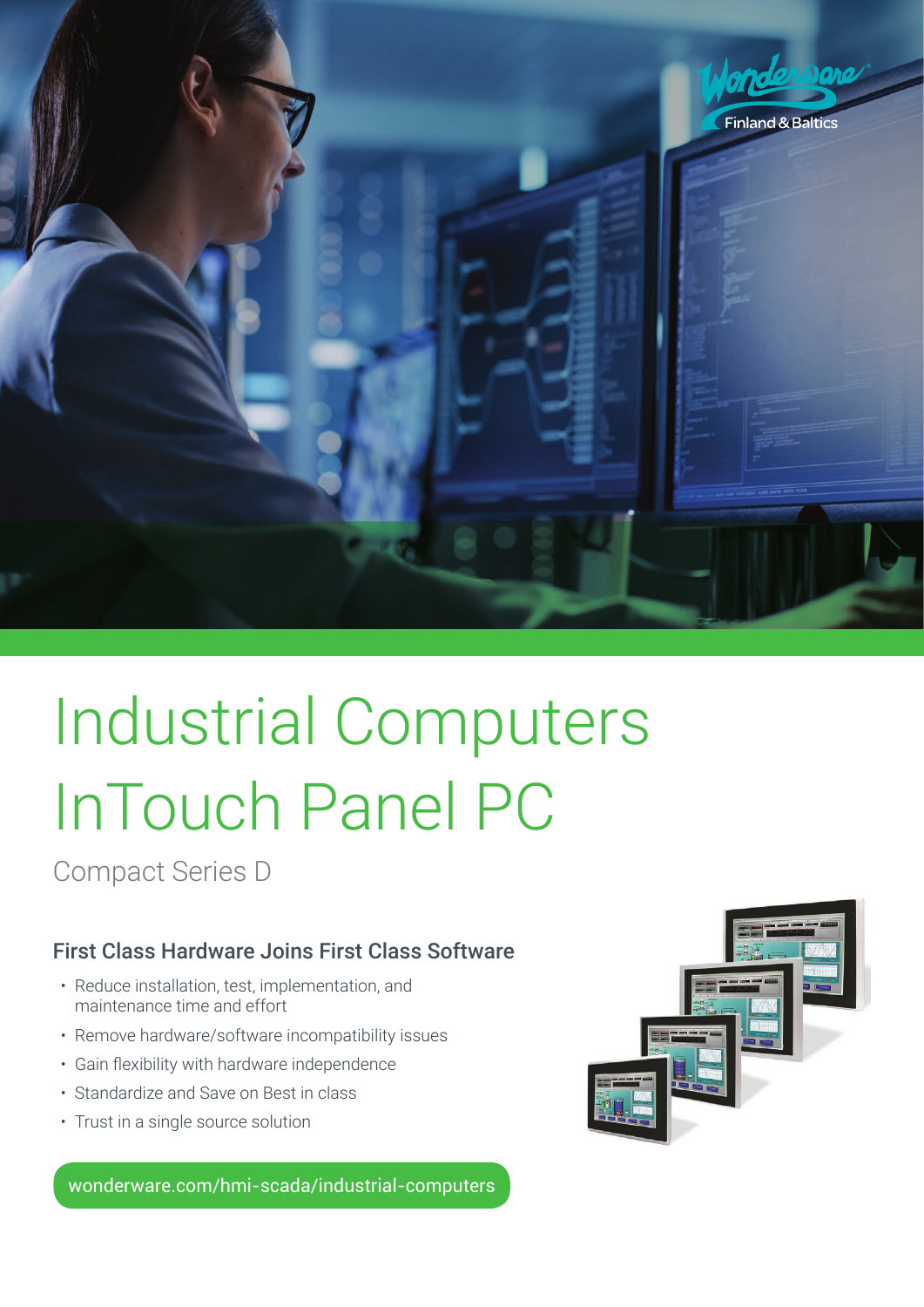# Industrial Computers InTouch Panel PC Compact Series D

### Product at a glance

- Preinstalled HMI software Fast implementation, consistency
- No Moving Parts Durability/Reliability
- Replace old, obsolete, proprietary HMIs
- One source of support Single Solution

## **Compact**





#### InTouch Panel PC Compact Benefits

InTouch Panel PC Compact are the perfect complement to hardware/ software standardization and reduction in total cost of ownership efforts They are ruggedized for harsh environments, include a solid-state drive, and come pre-installed with the operating system, drivers and software powered by Wonderware for fast, easy, hassle-free testing, implementation, and maintenance.

This enables standardization on one common and powerful visualization interface for machine level applications and supervisory Human Machine Interface (HMI). Standardization helps leverage engineering investments, shorten development cycles, bring more value to users, and lower overall costs.

#### Break Free from Proprietary Hardware

Factory-tested, certified and ready to work right out of the box, the InTouch Panel PCs include pre installed InTouch HMI or InTouch Machine Edition HMI software. Break free from functionally weak, proprietary and closed hardware products with a fully functional Microsoft Windows based PC which gives you flexibility to run other software necessary to run your process.

The new Compact line offers the highest level of versatility. They are offered with Windows® Embedded Compact (formerly known as Windows CE) and InTouch Machine Edition all the way up to Windows Embedded Standard 7 and InTouch HMI.

#### Wide Variety of Mounting Options

Panel computers can be mounted in an enclosure or on a VESA-patterned pedestal. Box-only computers can be wall mounted or mounted directly to the back of any VESA-patterned monitor.

#### Advanced-Exchange Program

Advance-Exchange program to help you keep spare inventory costs down. If a device needs to be replaced, we send out the replacement immediately and let you send us back the original within 30 days. No need for deposit or pre-payment for replacement systems.

#### Just One Number to Call for Support!

We offer local support on a global scale from more than 200 locations around the globe, plus 1,500 Certified System Integrators, and with 24/7/365 technical support. Both hardware and software are supported by our award-winning Wonderware technical support organization.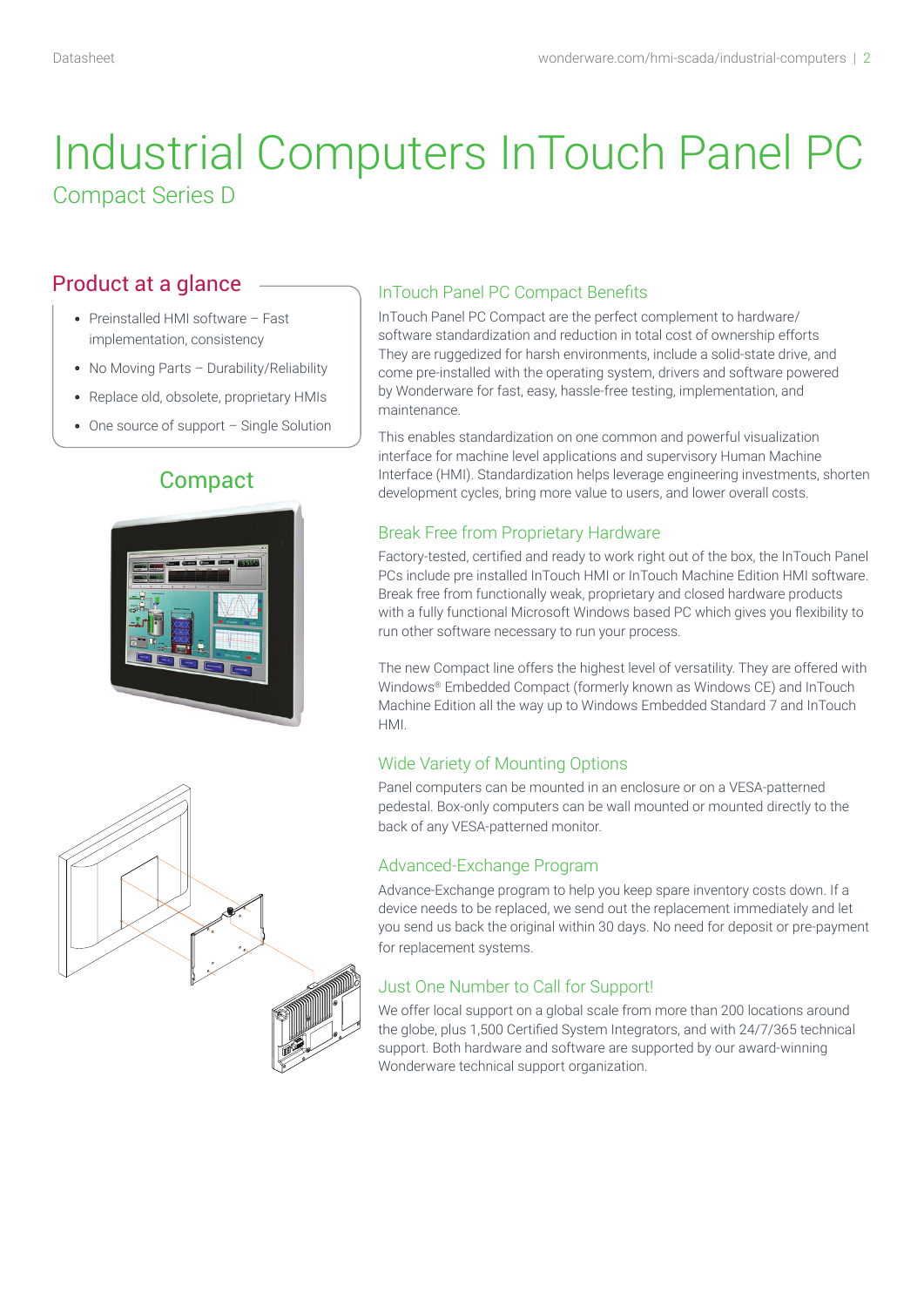# Industrial Computers InTouch Panel PC Compact Series D

# Panel PC Specifications

|                                   | <b>InTouch Panel PC: Compact</b>                                         |  |  |  |  |  |
|-----------------------------------|--------------------------------------------------------------------------|--|--|--|--|--|
| <b>Software Configuration</b>     |                                                                          |  |  |  |  |  |
| <b>OS</b>                         | Windows Embedded Compact 7, Windows Embedded Standard 7 32-bit           |  |  |  |  |  |
| <b>Bundled Software</b>           | InTouch Machine Edition, InTouch Runtime, InTouch for System Platform    |  |  |  |  |  |
| <b>System Hardware</b>            |                                                                          |  |  |  |  |  |
| Processor                         | Intel® Celeron™ N2930 Quad-Core Celeron 1.83 GHz                         |  |  |  |  |  |
| Memory                            | 4 GB DDR3                                                                |  |  |  |  |  |
| Expandable                        | N                                                                        |  |  |  |  |  |
| Graphics Processor                | Intel HD graphics; DirectX 11.1, OpenCL/GL, 4K videos Quick Sync encoder |  |  |  |  |  |
| <b>Drives</b>                     |                                                                          |  |  |  |  |  |
| Mass Storage                      | 32 GB SATA SSD                                                           |  |  |  |  |  |
| Drive Mounting                    | On board removable                                                       |  |  |  |  |  |
| <b>Built-in Disaster Recovery</b> | $\mathbb N$                                                              |  |  |  |  |  |
| <b>Interface Ports</b>            |                                                                          |  |  |  |  |  |
| Ethernet                          | 2 x 10/100/1000 Mbps (isolated)                                          |  |  |  |  |  |
| <b>USB</b>                        | 2 or 3* x USB 2.0, 1 x USB 3.0                                           |  |  |  |  |  |
| Serial                            | 1 x RS-232/422/485, 1/2* x RS-232                                        |  |  |  |  |  |
| External Video                    | 1 x HDMI, 1 x VGA**                                                      |  |  |  |  |  |
| Audio                             | Line Out                                                                 |  |  |  |  |  |
| <b>General Features</b>           |                                                                          |  |  |  |  |  |
| Modular Components                | $\mathbb N$                                                              |  |  |  |  |  |
| Fanless                           | Υ                                                                        |  |  |  |  |  |
| <b>Expansion Slots</b>            | N                                                                        |  |  |  |  |  |
| Rated Input Voltage               | 9-36 VDC (100-240 VAC external adapter included)                         |  |  |  |  |  |
| <b>Environmental</b>              |                                                                          |  |  |  |  |  |
| <b>Protection Class</b>           | Front: IP65/NEMA 4; Rear: IP20/Fanless                                   |  |  |  |  |  |
| Operating temperature             | 0°C to 50°C (32°F to 122°F)                                              |  |  |  |  |  |
| Operating humidity                | 10 to 90% at 40°C (non-condensing)                                       |  |  |  |  |  |
| Storage temperature               | -25°C to +60°C (-13°F to 140°F)                                          |  |  |  |  |  |
| Shock                             | DIN EN 60068-2-27/Operating: 15G, 11 ms duration                         |  |  |  |  |  |
| Vibration                         | DIN EN 60068-2-64/Operating: 10-500 Hz: 1G/3 axis                        |  |  |  |  |  |
| <b>MTBF</b>                       | LED-backlight: 100,000 hours in Eco mode                                 |  |  |  |  |  |
| <b>Certifications</b>             |                                                                          |  |  |  |  |  |
| <b>Safety Standards</b>           |                                                                          |  |  |  |  |  |
| Europe                            | CE, based on 2006/95/EC                                                  |  |  |  |  |  |
| U.S.A. / Canada                   | UL/cUL/CB 61010, UL/cUL/CB 62368                                         |  |  |  |  |  |
| <b>EMC Standards</b>              |                                                                          |  |  |  |  |  |
| Europe                            | EN 61000-6-4, EN 61000-6-3, CISPR22, RoHS                                |  |  |  |  |  |
| U.S.A. / Canada                   | FCC47 CFR PART 15; Class A level; IECS-003 Class B                       |  |  |  |  |  |

\* 7" has 2 x USB 2.0. 10.1", 12.1" & 15" have 3 x USB 2.0 ports | \*\* On headless only